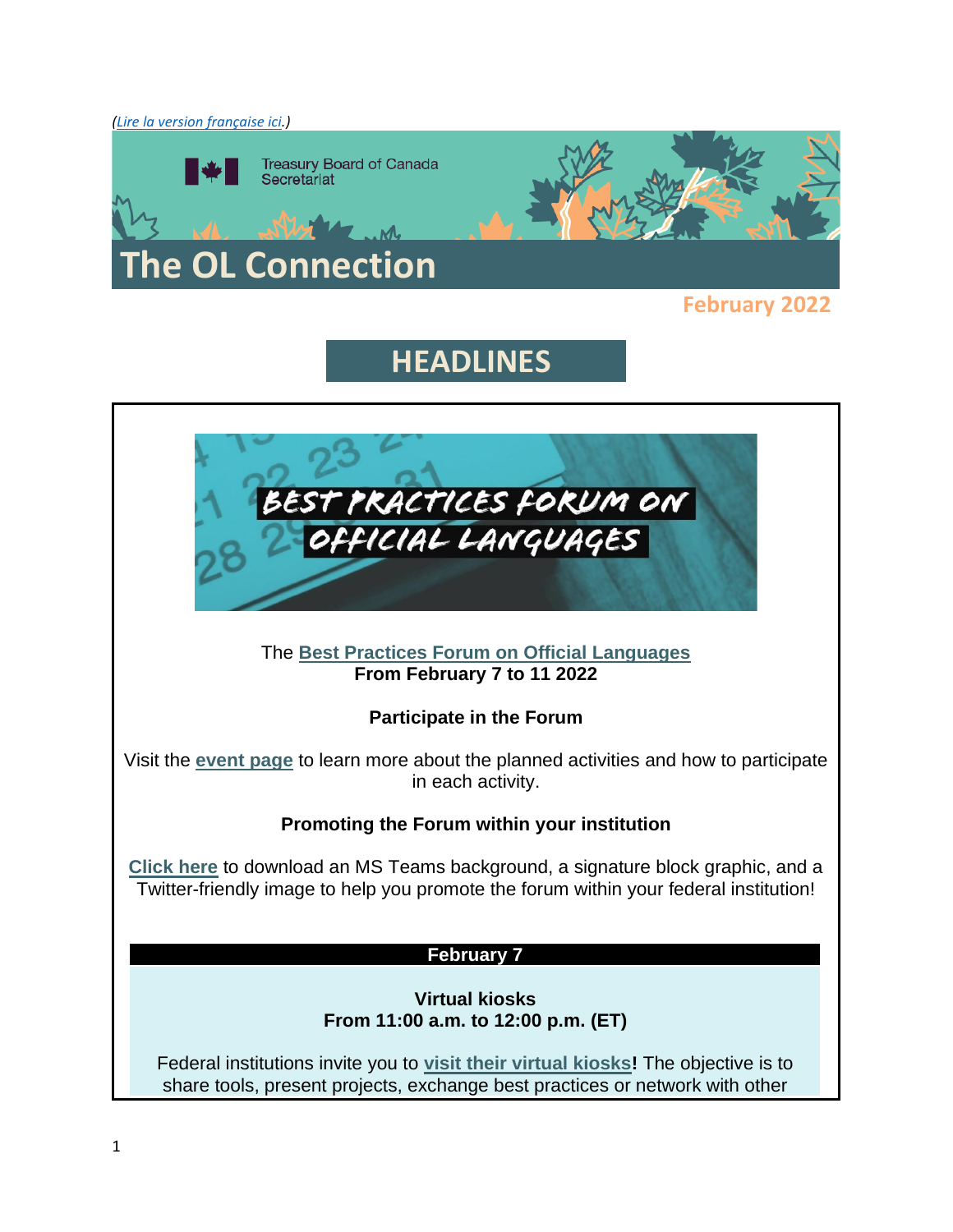members of the federal official languages community. It is also simply a great opportunity for all public servants interested in learning more about official languages.

You will be able to "walk" from kiosk to kiosk and meet with representatives of federal institutions by clicking on the MS Teams links posted in the virtual kiosks.

Come and meet some of our team members at our kiosk and take advantage of the opportunity to ask questions about our tools, resources, and initiatives.

#### **February 8**

### **Official Languages in Evolution From 1:30 p.m. to 3:00 p.m. (ET)**

Canadian Heritage has invited public service executives to discuss recent changes in the evolving official languages environment.

Speakers will share their thoughts on this context and address a range of official languages issues, such as diversity and inclusion in the Canadian public service, the Clerk of the Privy Council's call to action on anti-racism, equity and inclusion, and the role that young public servants will play in official languages.

### **[Please click here to register.](https://www.csps-efpc.gc.ca/events/best-practices-official-lang/index-eng.aspx)**

#### **February 9**

#### **Showcase of best practices**

Book some time in your schedule to **discover [the best practices](https://wiki.gccollab.ca/Best_Practices_Forum_on_Official_Languages/Federal_Institutions_Best_Practices)** we received from federal institutions this year! Learn and take inspiration from a collection of videos, new resources and tools.

### **NEW - Virtual workshops**

New to the Forum, this year federal institutions are offering workshops on various official languages initiatives, challenges, and proven practices. Sessions are drop-in style and do not require registration. Your punctuality is appreciated!

**[See the complete](https://wiki.gccollab.ca/Best_Practices_Forum_on_Official_Languages/Workshops) schedule of workshops here.**

### **February 10**

**Language training in the federal public service From 1:30 p.m. to 3:00 p.m. (ET)**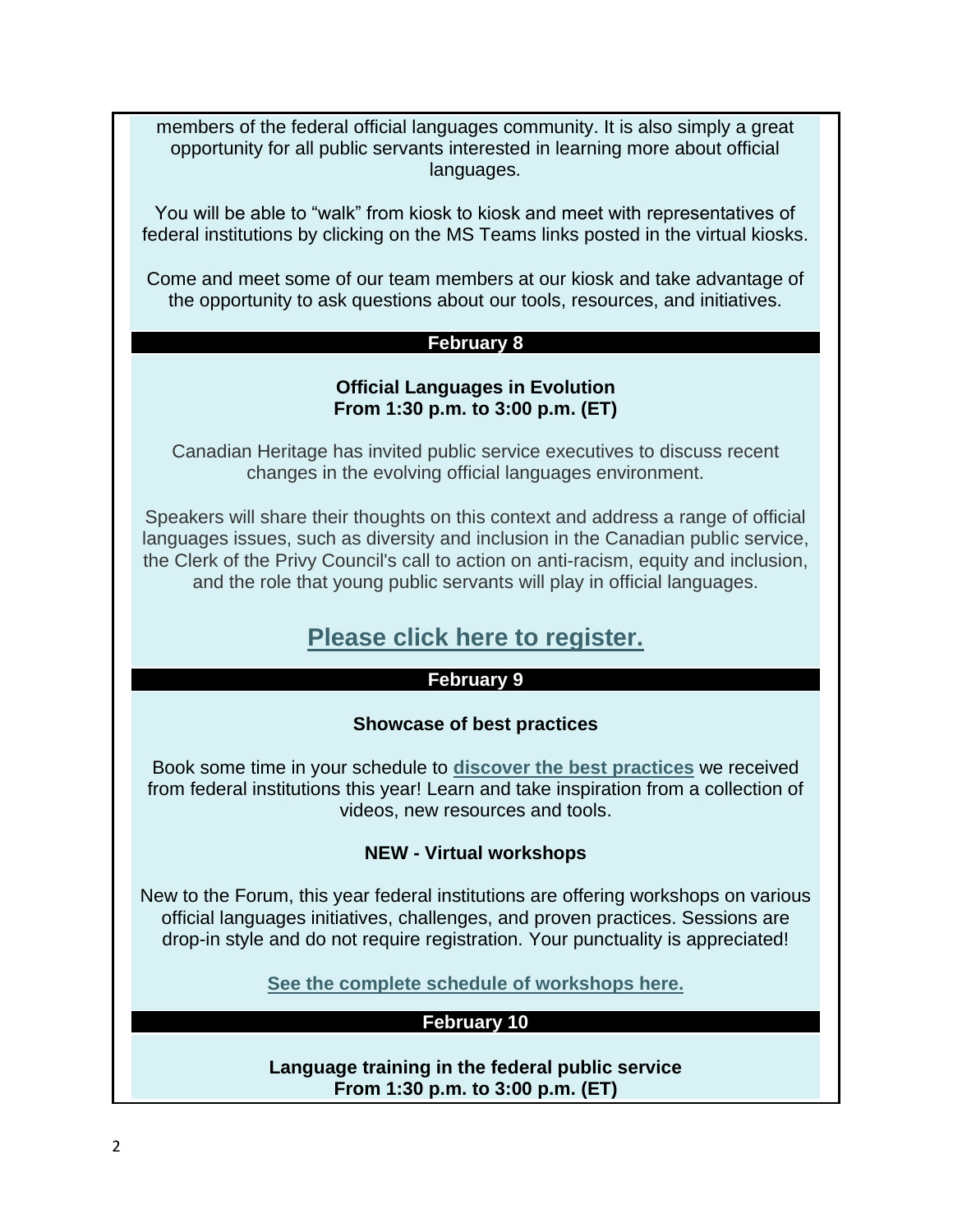The Treasury Board Secretariat, in collaboration with the Canada School of Public Service, is organizing a discussion on the topic of language training.

If you are interested in improving, maintaining or acquiring new skills in your second language, this event is not to be missed. Whether you are in the National Capital Region or another region in Canada, our panelists will introduce you to different language learning mechanisms and approaches that have been implemented in federal institutions and regions across the country.

Come and participate in this enriching discussion with our expert panelists who will share tips, lessons learned and even anecdotes about learning and practicing a second language in the workplace.

# **[Please click here to register](https://www.csps-efpc.gc.ca/events/best-practices-lang-training/index-eng.aspx)**.

### **February 11**

**Virtual kiosks From 2:00 p.m. to 3:00 p.m. (ET)**

Kiosks are back! Make sure to **visit the [ones you missed](https://wiki.gccollab.ca/Best_Practices_Forum_on_Official_Languages/Federal_Institutions_Booths)**!

Do not hesitate to contact the organizing committee at **[OLCEInformationCELO@tbs-sct.gc.ca](mailto:OLCEInformationCELO@tbs-sct.gc.ca)** if you have any questions.

# **Tabling of the Annual Report on Official Languages 2019–2020**

While the Government is committed to introducing a bill to modernize the *Official Languages Act* (the Act), we are pleased to share with you the link to the *[Annual](https://can01.safelinks.protection.outlook.com/?url=https%3A%2F%2Fcanada-preview.adobecqms.net%2Fen%2Ftreasury-board-secretariat%2Fservices%2Fvalues-ethics%2Fofficial-languages%2Freports%2Fannual-report-official-languages-2019-2020.html&data=04%7C01%7CMelanie.Ladouceur%40tbs-sct.gc.ca%7C451e2e37d5644315e39408d9daa83652%7C6397df10459540479c4f03311282152b%7C0%7C0%7C637781238259902725%7CUnknown%7CTWFpbGZsb3d8eyJWIjoiMC4wLjAwMDAiLCJQIjoiV2luMzIiLCJBTiI6Ik1haWwiLCJXVCI6Mn0%3D%7C3000&sdata=T7VAOSbFpL8r7%2FYQxN9ab5fB4%2FN01Qot%2Bly%2FyctMuz4%3D&reserved=0)  [Report on Official Languages 2019-20](https://can01.safelinks.protection.outlook.com/?url=https%3A%2F%2Fcanada-preview.adobecqms.net%2Fen%2Ftreasury-board-secretariat%2Fservices%2Fvalues-ethics%2Fofficial-languages%2Freports%2Fannual-report-official-languages-2019-2020.html&data=04%7C01%7CMelanie.Ladouceur%40tbs-sct.gc.ca%7C451e2e37d5644315e39408d9daa83652%7C6397df10459540479c4f03311282152b%7C0%7C0%7C637781238259902725%7CUnknown%7CTWFpbGZsb3d8eyJWIjoiMC4wLjAwMDAiLCJQIjoiV2luMzIiLCJBTiI6Ik1haWwiLCJXVCI6Mn0%3D%7C3000&sdata=T7VAOSbFpL8r7%2FYQxN9ab5fB4%2FN01Qot%2Bly%2FyctMuz4%3D&reserved=0)***,** tabled before Parliament on December 16, 2021.

This report reflects the assessment of the governance and delivery of official languages programs within federal institutions and focuses on Parts IV (Communications with and Services to the Public), V (Language of Work) and VI (Participation of English-speaking and French-speaking Canadians) of the Act.

As official languages champions and persons responsible for official languages, you have a key role to play to ensure that official languages are an integral part of how your institution serves and communicates with Canadians across the country and abroad, promotes a work environment conducive to the use of both official languages and ensures a fair representation of both official language communities in its ranks. It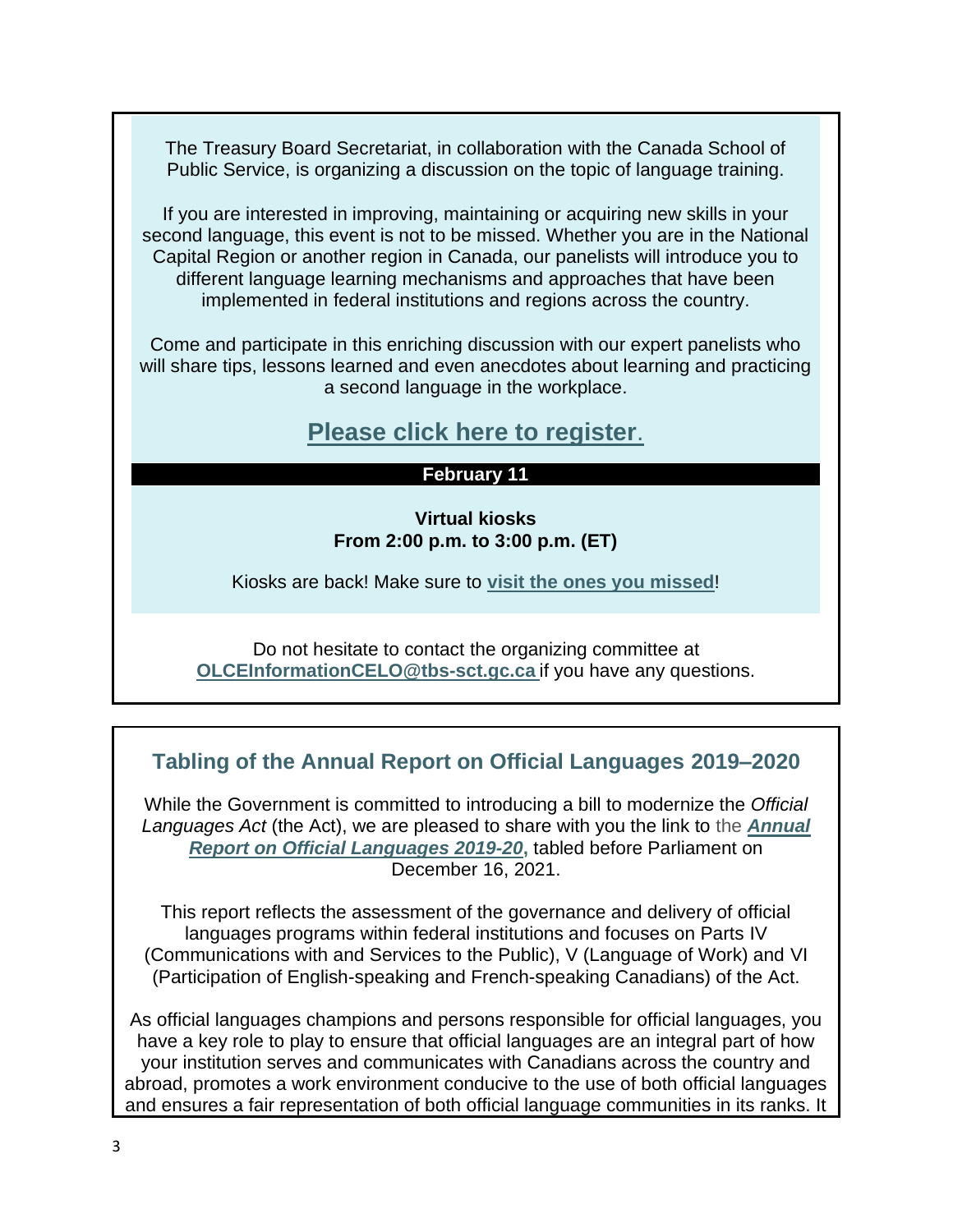is important that the institutions subject to the Act ensure that official languages remain at the heart of decisions and their implementation, for example, when communicating with the public in urgent situations such as the current pandemic, when they are launching programs, or when they enter into service agreements with third parties.

We hope that the content of this report will support you in the management of the Official Languages Program within your institution. The tabling of this report is an opportunity to engage your Deputy Head and senior management to review the performance of your institution.

Please do not hesitate to contact us at **[OLReview-BilanLO@tbs-sct.gc.ca](mailto:OLReview-BilanLO@tbs-sct.gc.ca)** if you have any questions regarding the report.

# **CALL TO ACTION**

## **Last call for input on the Directive on the Implementation of the Official Languages Regulations**

We are offering a final opportunity for all federal institutions or their person responsible for official languages to provide input on the Directive on the Implementation of the Official Languages *(Communications with and Services to the Public)* Regulations.

Your comments are essential to our success in developing, revising, and implementing the new Directive. To access the current consultation document, click **[here.](https://can01.safelinks.protection.outlook.com/?url=https%3A%2F%2Fview.officeapps.live.com%2Fop%2Fview.aspx%3Fsrc%3Dhttps%253A%252F%252Fwiki.gccollab.ca%252Fimages%252F5%252F55%252FConsultation_Directive_on_the_Implementation_of_the_OL_Regulations_EN.docx%26wdOrigin%3DBROWSELINK&data=04%7C01%7CMelanie.Ladouceur%40tbs-sct.gc.ca%7C197ae609cfb4463a9af608d9db4fc395%7C6397df10459540479c4f03311282152b%7C0%7C0%7C637781957890464220%7CUnknown%7CTWFpbGZsb3d8eyJWIjoiMC4wLjAwMDAiLCJQIjoiV2luMzIiLCJBTiI6Ik1haWwiLCJXVCI6Mn0%3D%7C3000&sdata=y0aTzs286IeK%2F6Bn5U72X7cqN2bsVXSjfP9uqCkJweg%3D&reserved=0)**

We kindly ask all input to be submitted in either English or French by February 11, 2022.

> Should you have any questions, please contact us at: **[info-ollo@tbs-sct.gc.ca.](mailto:info-ollo@tbs-sct.gc.ca)**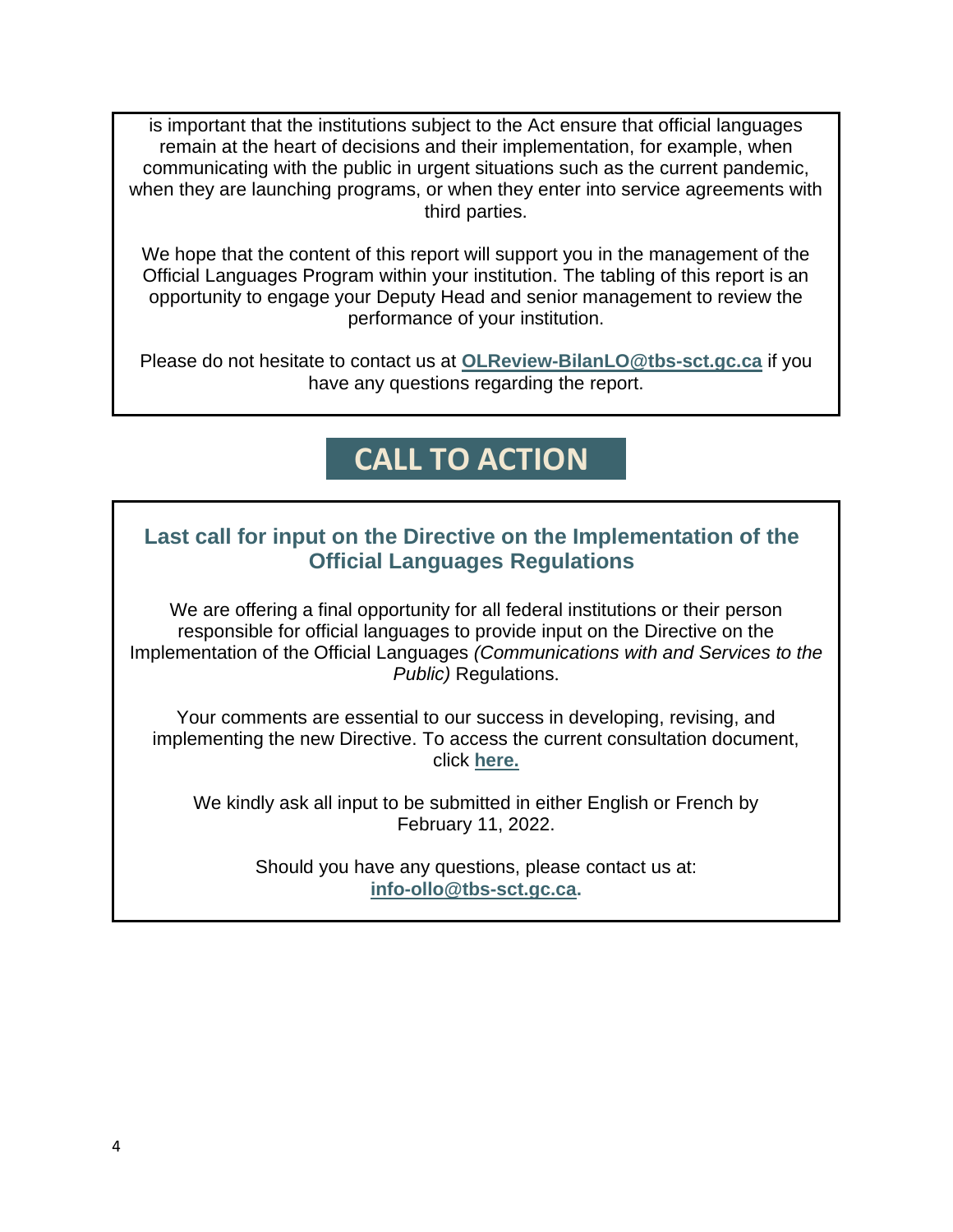### **Call out for best practices: Official languages related signature block add-ons**

In the spirit of the Forum, we are seeking your best signature block add-ons related to official languages!

We probably all see this line, or something closely related, every day in our communications with colleagues and clients:

*Please do not hesitate to reply in the official language of your choice. / N'hésitez pas à répondre dans la langue officielle de votre choix.*

How do you or your institution inform colleagues and clients that you are bilingual or offer a bilingual service? How do you demonstrate that you or one of your employees are actively learning a second official language?

Is it a GIF? An image? A phrase? We want to know!

Send us your examples at **[OLCEInformationCELO@tbs-sct.gc.ca](mailto:OLCEInformationCELO@tbs-sct.gc.ca)** and we will create and share a bank of signature block add-ons that can be accessible to and used by all federal public servants. We look forward to seeing your best practices!

# **COMMUNITY**

# **Bootcamp on Official LanguagesTM and Information Session for Official Languages Champions**

March 22, 2022 from 1:30 p.m. to 3:30 p.m. marks the final *Bootcamp on Official Languages* for official languages champions.

This bilingual session aims to provide champions with a clear understanding of their role, as well as that of organizations who play a key role in official languages. The program includes brief presentations from TBS, Canadian Heritage and the Council of the Network of Official Languages Champions followed by a short training session on official languages moderated by Diane Desaulniers.

To register, please **[fill out this form](https://forms.office.com/Pages/ResponsePage.aspx?id=EN-XY5VFR0CcTwMxEoIVK6RpiN7-50ROltzi-OrBcGdUMThTUFVZUEpGOFc1RzdRSDhBNE1XTDY3Ti4u)** before **March 18, 2022**.